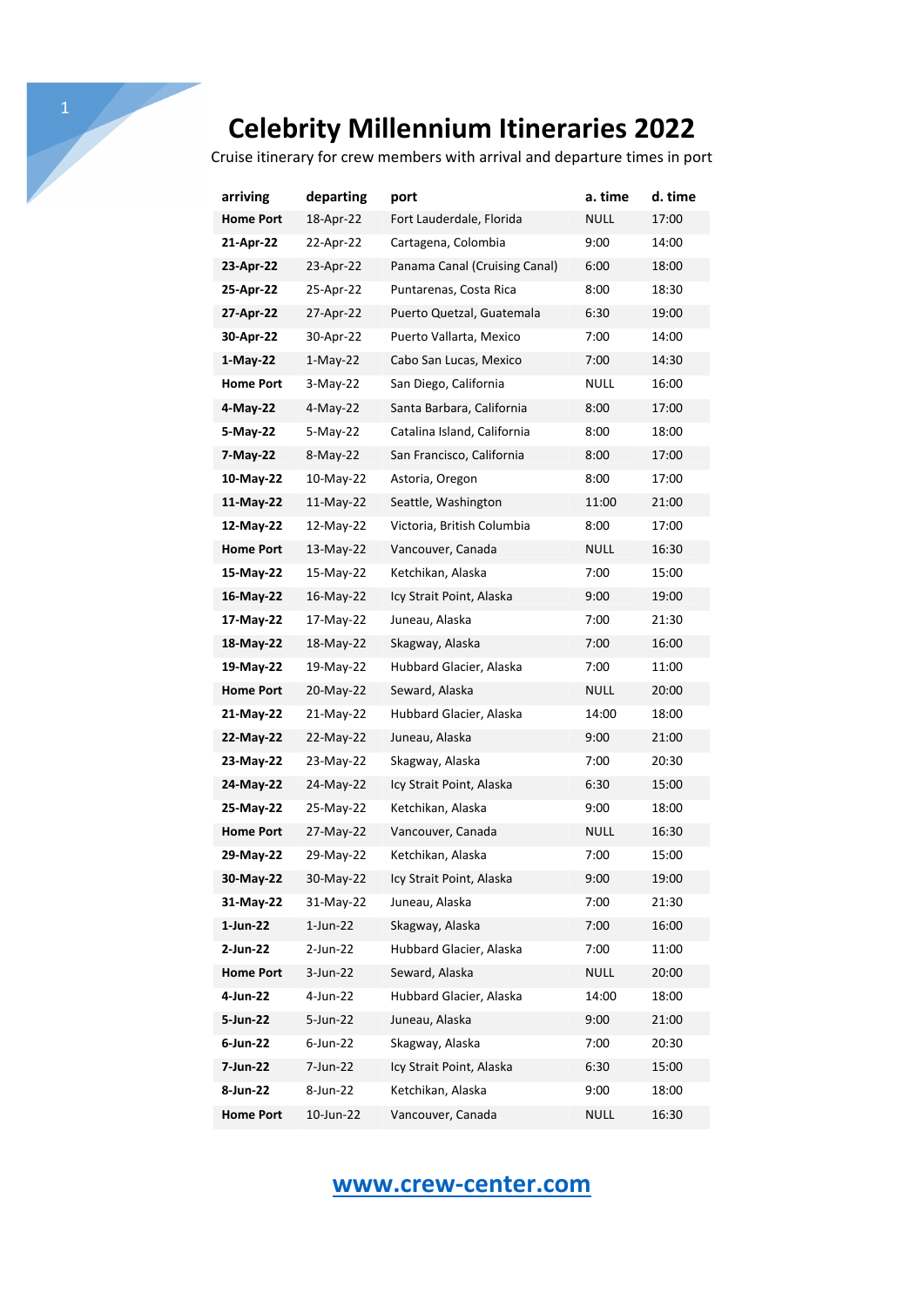Cruise itinerary for crew members with arrival and departure times in port

| 12-Jun-22        | 12-Jun-22   | Ketchikan, Alaska        | 7:00        | 15:00 |
|------------------|-------------|--------------------------|-------------|-------|
| 13-Jun-22        | 13-Jun-22   | Icy Strait Point, Alaska | 9:00        | 19:00 |
| 14-Jun-22        | 14-Jun-22   | Juneau, Alaska           | 7:00        | 21:30 |
| 15-Jun-22        | 15-Jun-22   | Skagway, Alaska          | 7:00        | 16:00 |
| 16-Jun-22        | 16-Jun-22   | Hubbard Glacier, Alaska  | 7:00        | 11:00 |
| <b>Home Port</b> | 17-Jun-22   | Seward, Alaska           | NULL        | 20:00 |
| 18-Jun-22        | 18-Jun-22   | Hubbard Glacier, Alaska  | 14:00       | 18:00 |
| 19-Jun-22        | 19-Jun-22   | Juneau, Alaska           | 9:00        | 21:00 |
| 20-Jun-22        | 20-Jun-22   | Skagway, Alaska          | 7:00        | 20:30 |
| 21-Jun-22        | 21-Jun-22   | Icy Strait Point, Alaska | 6:30        | 15:00 |
| 22-Jun-22        | 22-Jun-22   | Ketchikan, Alaska        | 9:00        | 18:00 |
| <b>Home Port</b> | 24-Jun-22   | Vancouver, Canada        | <b>NULL</b> | 16:30 |
| 26-Jun-22        | 26-Jun-22   | Ketchikan, Alaska        | 7:00        | 15:00 |
| 27-Jun-22        | 27-Jun-22   | Icy Strait Point, Alaska | 9:00        | 19:00 |
| 28-Jun-22        | 28-Jun-22   | Juneau, Alaska           | 7:00        | 21:30 |
| 29-Jun-22        | 29-Jun-22   | Skagway, Alaska          | 7:00        | 16:00 |
| 30-Jun-22        | 30-Jun-22   | Hubbard Glacier, Alaska  | 7:00        | 11:00 |
| <b>Home Port</b> | 1-Jul-22    | Seward, Alaska           | NULL        | 20:00 |
| 2-Jul-22         | $2$ -Jul-22 | Hubbard Glacier, Alaska  | 14:00       | 18:00 |
| 3-Jul-22         | 3-Jul-22    | Juneau, Alaska           | 9:00        | 21:00 |
| 4-Jul-22         | 4-Jul-22    | Skagway, Alaska          | 7:00        | 20:30 |
| 5-Jul-22         | 5-Jul-22    | Icy Strait Point, Alaska | 6:30        | 15:00 |
| 6-Jul-22         | $6$ -Jul-22 | Ketchikan, Alaska        | 9:00        | 18:00 |
| <b>Home Port</b> | 8-Jul-22    | Vancouver, Canada        | <b>NULL</b> | 16:30 |
| 10-Jul-22        | 10-Jul-22   | Ketchikan, Alaska        | 7:00        | 15:00 |
| 11-Jul-22        | 11-Jul-22   | Icy Strait Point, Alaska | 9:00        | 19:00 |
| 12-Jul-22        | 12-Jul-22   | Juneau, Alaska           | 7:00        | 21:30 |
| 13-Jul-22        | 13-Jul-22   | Skagway, Alaska          | 7:00        | 16:00 |
| 14-Jul-22        | 14-Jul-22   | Hubbard Glacier, Alaska  | 7:00        | 11:00 |
| <b>Home Port</b> | 15-Jul-22   | Seward, Alaska           | <b>NULL</b> | 20:00 |
| 16-Jul-22        | 16-Jul-22   | Hubbard Glacier, Alaska  | 14:00       | 18:00 |
| 17-Jul-22        | 17-Jul-22   | Juneau, Alaska           | 9:00        | 21:00 |
| 18-Jul-22        | 18-Jul-22   | Skagway, Alaska          | 7:00        | 20:30 |
| 19-Jul-22        | 19-Jul-22   | Icy Strait Point, Alaska | 6:30        | 15:00 |
| 20-Jul-22        | 20-Jul-22   | Ketchikan, Alaska        | 9:00        | 18:00 |
| <b>Home Port</b> | 22-Jul-22   | Vancouver, Canada        | <b>NULL</b> | 16:30 |
| 24-Jul-22        | 24-Jul-22   | Ketchikan, Alaska        | 7:00        | 15:00 |
| 25-Jul-22        | 25-Jul-22   | Icy Strait Point, Alaska | 9:00        | 19:00 |
| 26-Jul-22        | 26-Jul-22   | Juneau, Alaska           | 7:00        | 21:30 |
| 27-Jul-22        | 27-Jul-22   | Skagway, Alaska          | 7:00        | 16:00 |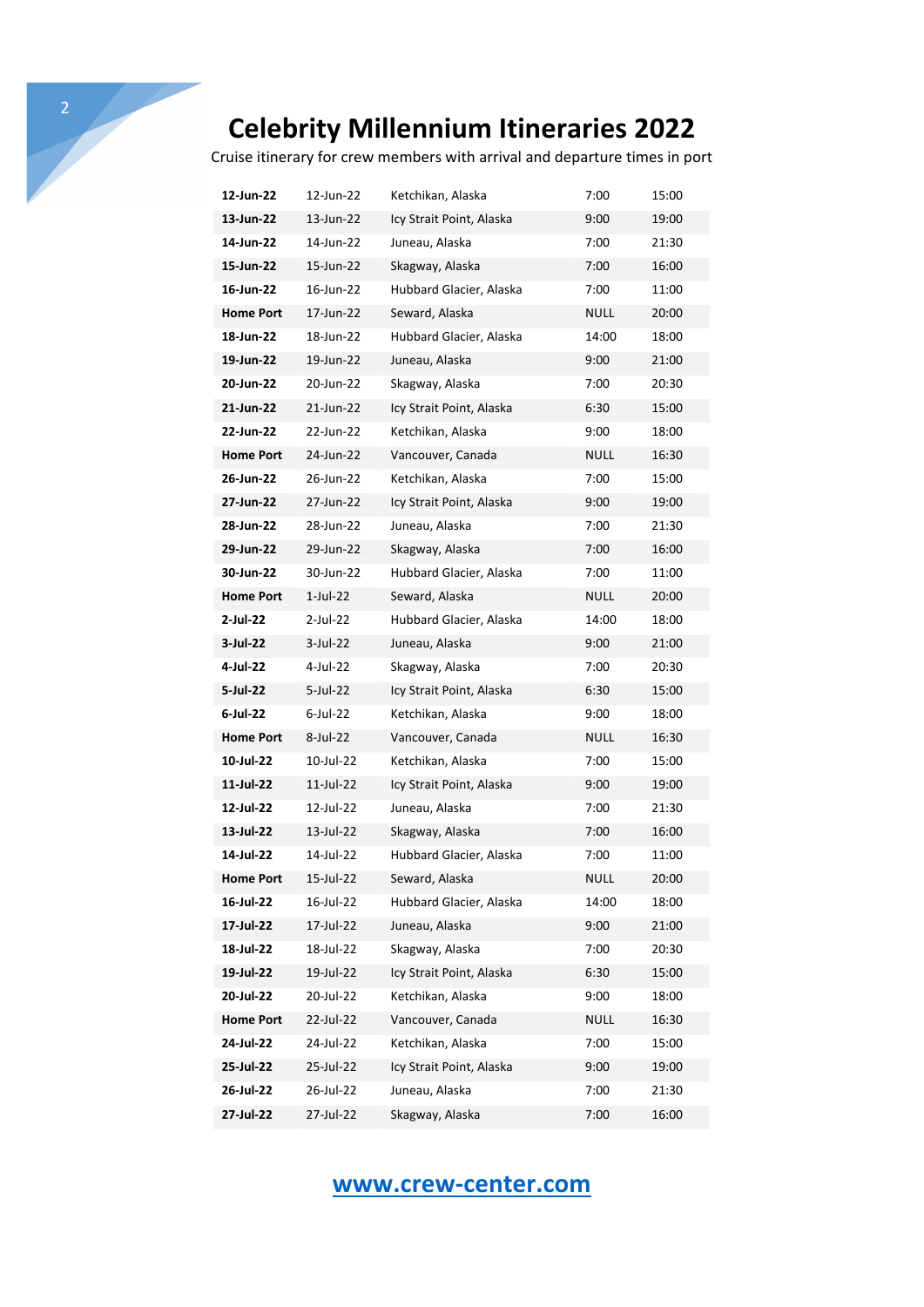Cruise itinerary for crew members with arrival and departure times in port

| 28-Jul-22        | 28-Jul-22  | Hubbard Glacier, Alaska  | 7:00        | 11:00 |
|------------------|------------|--------------------------|-------------|-------|
| <b>Home Port</b> | 29-Jul-22  | Seward, Alaska           | NULL        | 20:00 |
| 30-Jul-22        | 30-Jul-22  | Hubbard Glacier, Alaska  | 14:00       | 18:00 |
| 31-Jul-22        | 31-Jul-22  | Juneau, Alaska           | 9:00        | 21:00 |
| 1-Aug-22         | 1-Aug-22   | Skagway, Alaska          | 7:00        | 20:30 |
| 2-Aug-22         | 2-Aug-22   | Icy Strait Point, Alaska | 6:30        | 15:00 |
| 3-Aug-22         | 3-Aug-22   | Ketchikan, Alaska        | 9:00        | 18:00 |
| <b>Home Port</b> | 5-Aug-22   | Vancouver, Canada        | NULL        | 16:30 |
| 7-Aug-22         | 7-Aug-22   | Ketchikan, Alaska        | 7:00        | 15:00 |
| 8-Aug-22         | 8-Aug-22   | Icy Strait Point, Alaska | 9:00        | 19:00 |
| 9-Aug-22         | 9-Aug-22   | Juneau, Alaska           | 7:00        | 21:30 |
| 10-Aug-22        | 10-Aug-22  | Skagway, Alaska          | 7:00        | 16:00 |
| 11-Aug-22        | 11-Aug-22  | Hubbard Glacier, Alaska  | 7:00        | 11:00 |
| <b>Home Port</b> | 12-Aug-22  | Seward, Alaska           | NULL        | 20:00 |
| 13-Aug-22        | 13-Aug-22  | Hubbard Glacier, Alaska  | 14:00       | 18:00 |
| 14-Aug-22        | 14-Aug-22  | Juneau, Alaska           | 9:00        | 21:00 |
| 15-Aug-22        | 15-Aug-22  | Skagway, Alaska          | 7:00        | 20:30 |
| 16-Aug-22        | 16-Aug-22  | Icy Strait Point, Alaska | 6:30        | 15:00 |
| 17-Aug-22        | 17-Aug-22  | Ketchikan, Alaska        | 9:00        | 18:00 |
| <b>Home Port</b> | 19-Aug-22  | Vancouver, Canada        | NULL        | 16:30 |
| 21-Aug-22        | 21-Aug-22  | Ketchikan, Alaska        | 7:00        | 15:00 |
| 22-Aug-22        | 22-Aug-22  | Icy Strait Point, Alaska | 9:00        | 19:00 |
| 23-Aug-22        | 23-Aug-22  | Juneau, Alaska           | 7:00        | 21:30 |
| 24-Aug-22        | 24-Aug-22  | Skagway, Alaska          | 7:00        | 16:00 |
| 25-Aug-22        | 25-Aug-22  | Hubbard Glacier, Alaska  | 7:00        | 11:00 |
| <b>Home Port</b> | 26-Aug-22  | Seward, Alaska           | NULL        | 20:00 |
| 27-Aug-22        | 27-Aug-22  | Hubbard Glacier, Alaska  | 14:00       | 18:00 |
| 28-Aug-22        | 28-Aug-22  | Juneau, Alaska           | 9:00        | 21:00 |
| 29-Aug-22        | 29-Aug-22  | Skagway, Alaska          | 7:00        | 20:30 |
| 30-Aug-22        | 30-Aug-22  | Icy Strait Point, Alaska | 6:30        | 15:00 |
| 31-Aug-22        | 31-Aug-22  | Ketchikan, Alaska        | 9:00        | 18:00 |
| <b>Home Port</b> | 2-Sep-22   | Vancouver, Canada        | <b>NULL</b> | 16:30 |
| 4-Sep-22         | 4-Sep-22   | Ketchikan, Alaska        | 7:00        | 15:00 |
| 5-Sep-22         | 5-Sep-22   | Icy Strait Point, Alaska | 9:00        | 19:00 |
| 6-Sep-22         | $6-Sep-22$ | Juneau, Alaska           | 7:00        | 21:30 |
| 7-Sep-22         | 7-Sep-22   | Skagway, Alaska          | 7:00        | 16:00 |
| 8-Sep-22         | 8-Sep-22   | Hubbard Glacier, Alaska  | 7:00        | 11:00 |
| <b>Home Port</b> | 9-Sep-22   | Seward, Alaska           | NULL        | 20:00 |
| 10-Sep-22        | 10-Sep-22  | Hubbard Glacier, Alaska  | 14:00       | 18:00 |
| 11-Sep-22        | 11-Sep-22  | Juneau, Alaska           | 9:00        | 21:00 |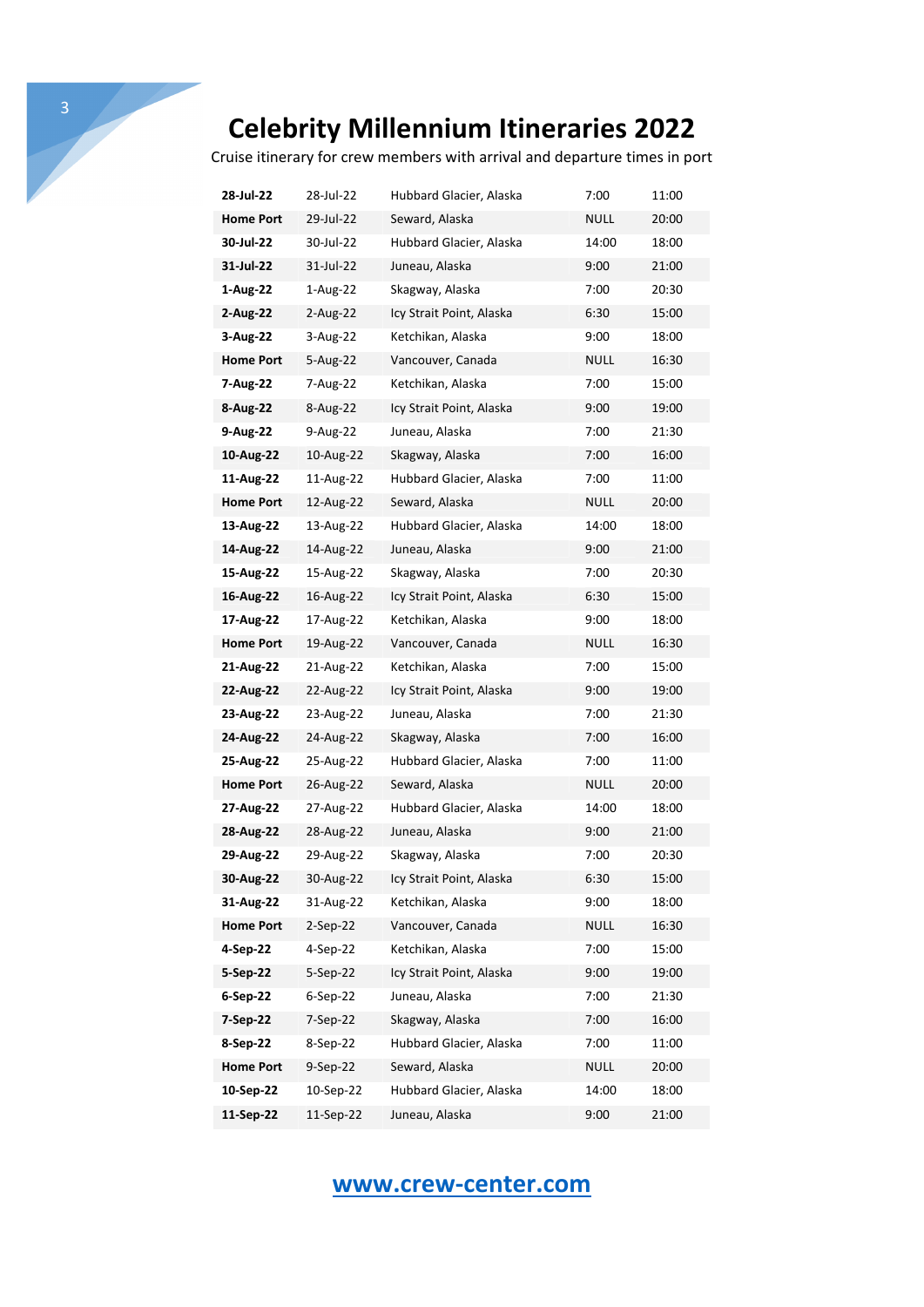Cruise itinerary for crew members with arrival and departure times in port

| 12-Sep-22        | 12-Sep-22  | Skagway, Alaska                | 7:00        | 20:30 |
|------------------|------------|--------------------------------|-------------|-------|
| 13-Sep-22        | 13-Sep-22  | Icy Strait Point, Alaska       | 6:30        | 15:00 |
| 14-Sep-22        | 14-Sep-22  | Ketchikan, Alaska              | 9:00        | 18:00 |
| <b>Home Port</b> | 16-Sep-22  | Vancouver, Canada              | NULL        | 16:30 |
| 18-Sep-22        | 18-Sep-22  | Icy Strait Point, Alaska       | 14:30       | 20:00 |
| 19-Sep-22        | 19-Sep-22  | Skagway, Alaska                | 7:00        | 20:00 |
| 20-Sep-22        | 20-Sep-22  | Tracy Arm/Endicott Arm, Alaska | 9:00        | 15:00 |
| 21-Sep-22        | 21-Sep-22  | Juneau, Alaska                 | 7:00        | 20:00 |
| <b>Home Port</b> | 24-Sep-22  | Vancouver, Canada              | NULL        | 16:30 |
| 25-Sep-22        | 25-Sep-22  | Victoria, British Columbia     | 8:00        | 17:00 |
| 26-Sep-22        | 26-Sep-22  | Astoria, Oregon                | 8:00        | 17:00 |
| 28-Sep-22        | 28-Sep-22  | San Francisco, California      | 7:00        | 18:00 |
| <b>Home Port</b> | 30-Sep-22  | San Diego, California          | NULL        | 17:00 |
| 3-Oct-22         | 3-Oct-22   | Puerto Vallarta, Mexico        | 7:00        | 17:00 |
| 5-Oct-22         | 5-Oct-22   | Huatulco, Mexico               | 10:00       | 17:00 |
| 7-Oct-22         | 7-Oct-22   | Puntarenas, Costa Rica         | 14:00       | 21:00 |
| 9-Oct-22         | 9-Oct-22   | Panama Canal (Cruising Canal)  | 7:00        | 19:00 |
| 10-Oct-22        | 10-Oct-22  | Cartagena, Colombia            | 11:30       | 22:00 |
| 12-Oct-22        | 12-Oct-22  | Oranjestad, Aruba              | 8:00        | 22:00 |
| 13-Oct-22        | 13-Oct-22  | Willemstad, Curacao            | 8:00        | 20:00 |
| <b>Home Port</b> | 15-Oct-22  | San Juan, Puerto Rico          | NULL        | 20:30 |
| 16-Oct-22        | 16-Oct-22  | St Thomas, US Virgin Islands   | 8:00        | 17:00 |
| 17-Oct-22        | 17-Oct-22  | Basseterre, St. Kitts          | 8:00        | 17:00 |
| 18-Oct-22        | 18-Oct-22  | St Johns, Antigua              | 8:00        | 17:00 |
| 19-Oct-22        | 19-Oct-22  | Castries, St Lucia             | 8:00        | 17:00 |
| 20-Oct-22        | 20-Oct-22  | Bridgetown, Barbados           | 8:00        | 17:00 |
| <b>Home Port</b> | 22-Oct-22  | San Juan, Puerto Rico          | NULL        | 20:30 |
| 23-Oct-22        | 23-Oct-22  | St Thomas, US Virgin Islands   | 8:00        | 17:00 |
| 24-Oct-22        | 24-Oct-22  | Basseterre, St. Kitts          | 8:00        | 17:00 |
| 25-0ct-22        | 25-Oct-22  | St Johns, Antigua              | 8:00        | 17:00 |
| 26-Oct-22        | 26-Oct-22  | Castries, St Lucia             | 8:00        | 17:00 |
| 27-Oct-22        | 27-Oct-22  | Bridgetown, Barbados           | 8:00        | 17:00 |
| <b>Home Port</b> | 29-Oct-22  | San Juan, Puerto Rico          | <b>NULL</b> | 20:30 |
| 30-Oct-22        | 30-Oct-22  | St Thomas, US Virgin Islands   | 8:00        | 17:00 |
| 31-Oct-22        | 31-Oct-22  | Basseterre, St. Kitts          | 8:00        | 17:00 |
| 1-Nov-22         | $1-Nov-22$ | St Johns, Antigua              | 8:00        | 17:00 |
| 2-Nov-22         | 2-Nov-22   | Castries, St Lucia             | 8:00        | 17:00 |
| 3-Nov-22         | 3-Nov-22   | Bridgetown, Barbados           | 8:00        | 17:00 |
| <b>Home Port</b> | 5-Nov-22   | San Juan, Puerto Rico          | <b>NULL</b> | 20:30 |
| 6-Nov-22         | 6-Nov-22   | St Thomas, US Virgin Islands   | 8:00        | 17:00 |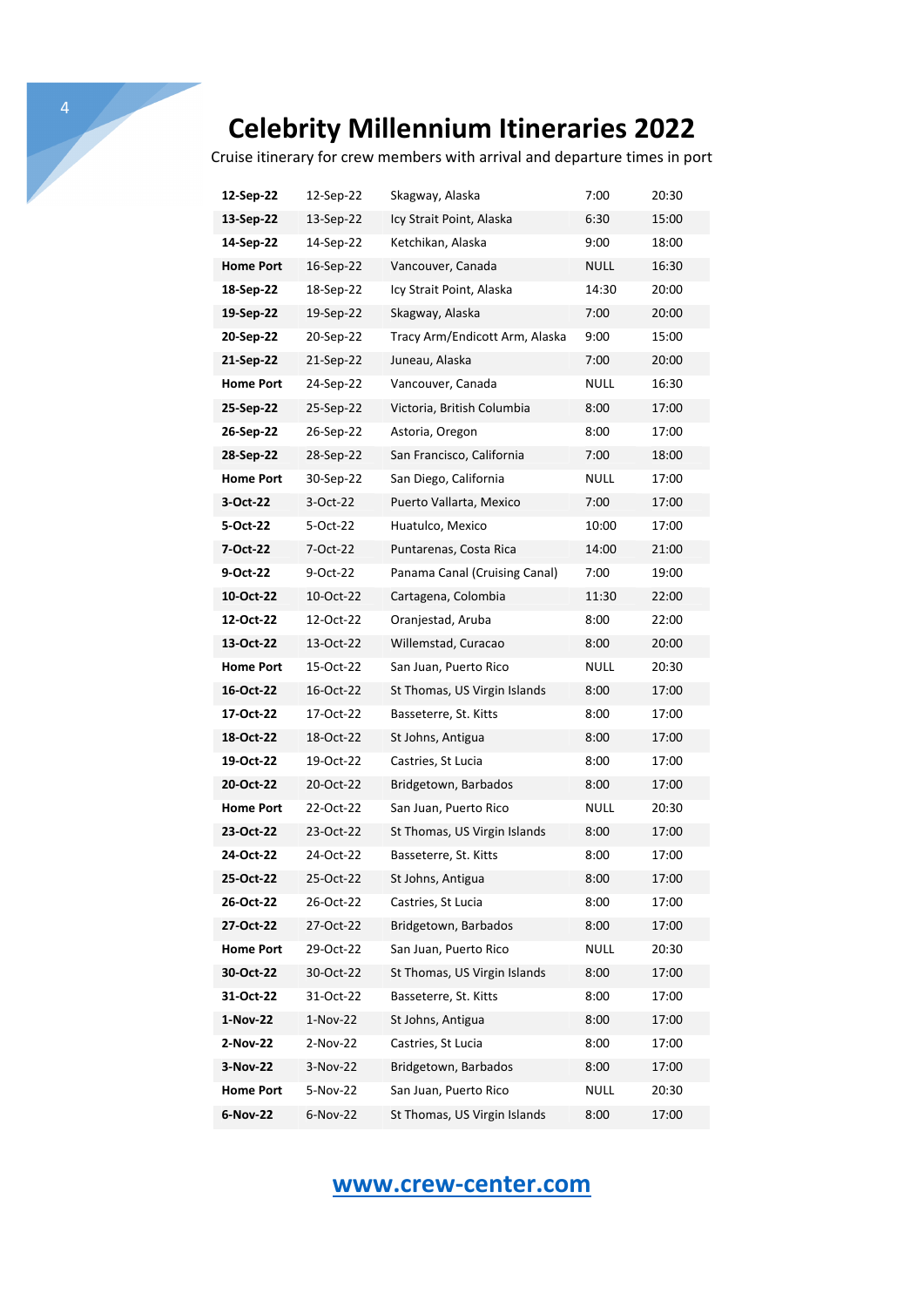Cruise itinerary for crew members with arrival and departure times in port

| 7-Nov-22         | 7-Nov-22   | Basseterre, St. Kitts           | 8:00        | 17:00 |
|------------------|------------|---------------------------------|-------------|-------|
| 8-Nov-22         | 8-Nov-22   | St Johns, Antigua               | 8:00        | 17:00 |
| 9-Nov-22         | 9-Nov-22   | Castries, St Lucia              | 8:00        | 17:00 |
| 10-Nov-22        | 10-Nov-22  | Bridgetown, Barbados            | 8:00        | 17:00 |
| <b>Home Port</b> | 12-Nov-22  | San Juan, Puerto Rico           | <b>NULL</b> | 20:30 |
| 13-Nov-22        | 13-Nov-22  | St Thomas, US Virgin Islands    | 8:00        | 17:00 |
| 14-Nov-22        | 14-Nov-22  | Basseterre, St. Kitts           | 8:00        | 17:00 |
| 15-Nov-22        | 15-Nov-22  | St Johns, Antigua               | 8:00        | 17:00 |
| 16-Nov-22        | 16-Nov-22  | Castries, St Lucia              | 8:00        | 17:00 |
| 17-Nov-22        | 17-Nov-22  | Bridgetown, Barbados            | 8:00        | 17:00 |
| <b>Home Port</b> | 19-Nov-22  | San Juan, Puerto Rico           | NULL        | 20:30 |
| 20-Nov-22        | 20-Nov-22  | St Thomas, US Virgin Islands    | 8:00        | 17:00 |
| 21-Nov-22        | 21-Nov-22  | Basseterre, St. Kitts           | 8:00        | 17:00 |
| 22-Nov-22        | 22-Nov-22  | St Johns, Antigua               | 8:00        | 17:00 |
| 23-Nov-22        | 23-Nov-22  | Castries, St Lucia              | 8:00        | 17:00 |
| 24-Nov-22        | 24-Nov-22  | Bridgetown, Barbados            | 8:00        | 17:00 |
| <b>Home Port</b> | 26-Nov-22  | San Juan, Puerto Rico           | NULL        | 20:30 |
| 27-Nov-22        | 27-Nov-22  | St Thomas, US Virgin Islands    | 8:00        | 17:00 |
| 28-Nov-22        | 28-Nov-22  | Basseterre, St. Kitts           | 8:00        | 17:00 |
| 29-Nov-22        | 29-Nov-22  | St Johns, Antigua               | 8:00        | 17:00 |
| 30-Nov-22        | 30-Nov-22  | Castries, St Lucia              | 8:00        | 17:00 |
| 1-Dec-22         | $1-Dec-22$ | Bridgetown, Barbados            | 8:00        | 17:00 |
| <b>Home Port</b> | 3-Dec-22   | San Juan, Puerto Rico           | NULL        | 20:30 |
| 4-Dec-22         | 4-Dec-22   | St Thomas, US Virgin Islands    | 8:00        | 17:00 |
| 5-Dec-22         | 5-Dec-22   | Basseterre, St. Kitts           | 8:00        | 17:00 |
| 6-Dec-22         | 6-Dec-22   | St Johns, Antigua               | 8:00        | 17:00 |
| 7-Dec-22         | 7-Dec-22   | Castries, St Lucia              | 8:00        | 17:00 |
| 8-Dec-22         | 8-Dec-22   | Bridgetown, Barbados            | 8:00        | 17:00 |
| <b>Home Port</b> | 10-Dec-22  | San Juan, Puerto Rico           | NULL        | 20:30 |
| 11-Dec-22        | 11-Dec-22  | St Thomas, US Virgin Islands    | 8:00        | 17:00 |
| 12-Dec-22        | 12-Dec-22  | Basseterre, St. Kitts           | 8:00        | 17:00 |
| 13-Dec-22        | 13-Dec-22  | St Johns, Antigua               | 8:00        | 17:00 |
| 14-Dec-22        | 14-Dec-22  | Castries, St Lucia              | 8:00        | 17:00 |
| 15-Dec-22        | 15-Dec-22  | St Georges, Grenada             | 8:00        | 17:00 |
| <b>Home Port</b> | 17-Dec-22  | San Juan, Puerto Rico           | <b>NULL</b> | 20:30 |
| 18-Dec-22        | 18-Dec-22  | Tortola, British Virgin Islands | 8:00        | 18:00 |
| 19-Dec-22        | 19-Dec-22  | St Johns, Antigua               | 8:00        | 18:00 |
| 20-Dec-22        | 20-Dec-22  | Philipsburg, St. Maarten        | 8:00        | 18:00 |
| 21-Dec-22        | 21-Dec-22  | St Thomas, US Virgin Islands    | 7:00        | 15:00 |
| 23-Dec-22        | 23-Dec-22  | Nassau, Bahamas                 | 11:30       | 18:00 |